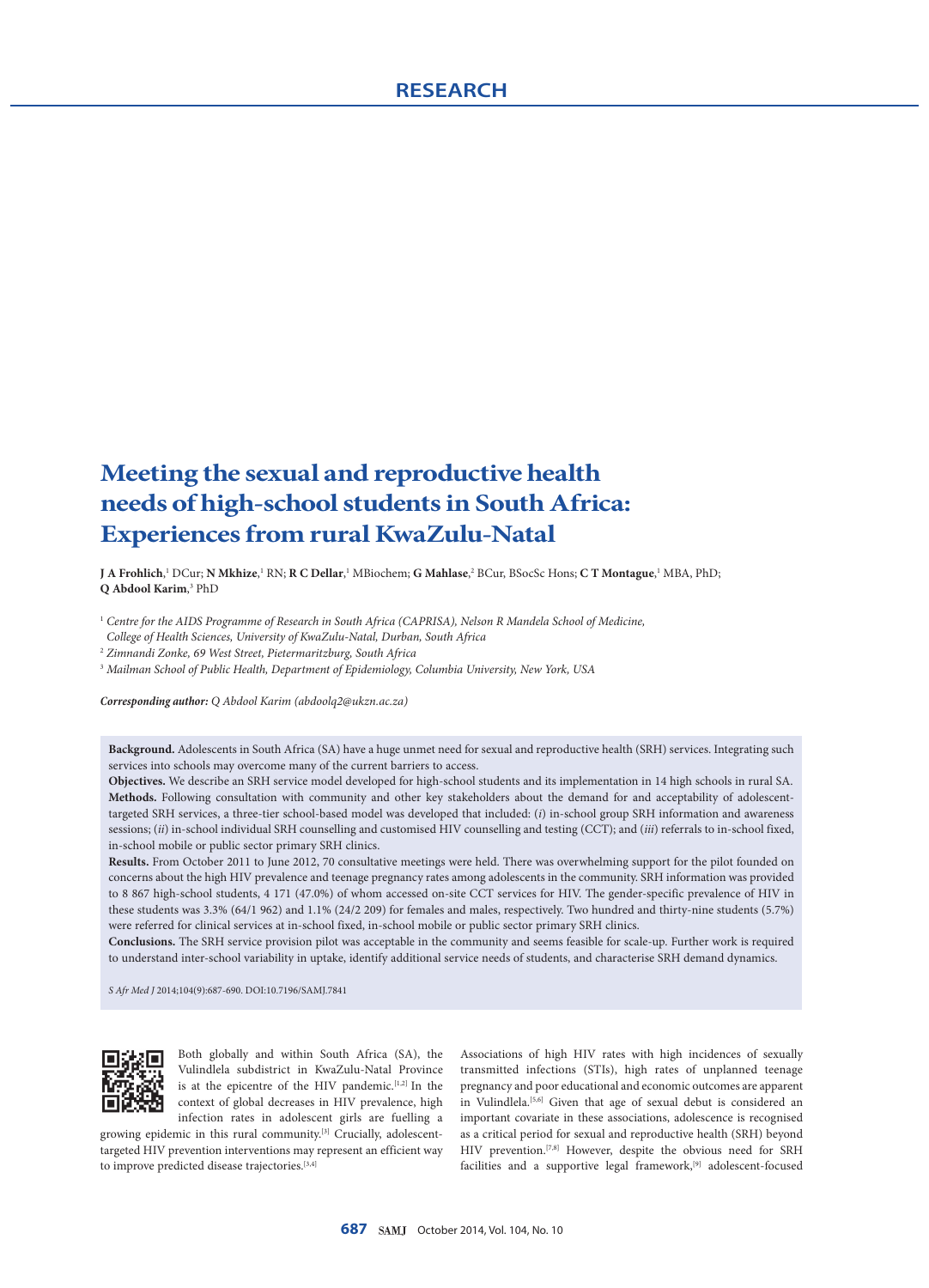services are scarce<sup>[10]</sup> and young people face a number of barriers to current services.[11-13]

The purpose of this pilot study was to develop a framework for the introduction of SRH services for adolescents into schools, namely the Centre for the AIDS Programme of Research in South Africa (CAPRISA) SRH pilot (CSRHP), with the aim of improving adolescent SRH by identifying barriers to services, surveying the current state of SRH, and assessing how adolescents respond to specific forms of SRH interventions. In this paper, we describe the formative research and community consultation processes leading to the packaging, delivery, uptake and acceptability of CSHRP.

# **Methods**

# **Vulindlela demographics and enrolment**

The rural subdistrict of Vulindlela has limited infrastructure and few employment opportunities and is characterised by high levels of poverty. Health services are provided by seven public sector primary healthcare (PHC) clinics; the closest referral hospitals are approximately 30 km away. There are 42 high schools in the subdistrict, and on the basis of enrolment numbers and the matriculation examination pass rate in 2009, 14 schools were selected for implementation of the CSRHP. These schools had a population of 6 415 students (3 181 males, 3 234 females) in the target grades 9 - 11, with an age range of 12 - 28 years.

# **Community mobilisation and consultation on SRH service provision**

The SRH service provision was piloted following several consultative meetings. The provincial Department of Education (DoE) and Department of Health (DoH) as well as the school governing bodies and school personnel were consulted in order to form key partnerships to review proposed implementation plans.

To determine acceptability of CSRHP, consultations were held with key stakeholders in the community. At these meetings information on the burden of HIV/AIDS, the risk groups for HIV acquisition, the drivers of the epidemic, community needs and potential concerns were discussed. The core elements of the engagement process were to build mutual respect and community ownership of the project.

#### **Model of SRH services and assessment**

A three-tier adolescent-tailored SRH service was piloted incrementally from October 2011 to June 2012 (Table 1). The uptake of SRH services was recorded and referrals to PHC clinics tracked to assess demand for CSRHP provisions and linkage of care. At the point of departure from customised HIV counselling and testing (CCT), those students tested for HIV were asked to give a reason for testing to assess risk behaviour.

# **Data analysis**

Differences in HIV prevalence between female and male students were explored by  $\chi^2$  tests, and where appropriate odds ratios were calculated. These analyses were performed using LaMorte's epidemiology/biostatistics tool.<sup>[14]</sup>

### **Results**

Between October and December 2011, 14 consultative meetings were held between CAPRISA and the provincial DoH (*n*=3), the provincial DoH (*n*=2) and PHC managers (*n*=9) on the roles and responsibilities in the proposed plans for CSRHP. A further 56 consultative meetings with a broad range of stakeholders were held, including the traditional council of the six school wards (*n*=6), the traditional council health committee (*n*=1), student representative council and school governing bodies (*n*=12), principals and educators (*n*=14), school research support groups (*n*=14), and the CAPRISA research support group (*n*=1). Targeted group meetings were held with female (*n*=8) and male (*n*=4) students.

Students self-identified major barriers to current SRH services as discomfort in communication with adults, lack of adolescent-specific services, cost implications of travel to clinics, incompatibility of school and clinic opening hours, and concerns about confidentiality, specifically with regard to personal connections to clinic staff. The community was concerned about the high rates of intergenerational relationships, teenage pregnancy and HIV in adolescents, and were supportive of improving access to contraception and provision of STI treatment.

A total of 8 867 students across the 14 schools were exposed to at least two sessions of the tier 1 in-school group SRH information and awareness sessions over a 6-month period from January 2012.

#### **Table 1. CSRHP service provisions**

#### **Tier 1: In-school group SRH information and awareness sessions**

Nurse-driven, short in-school group sessions providing general information on HIV, STIs, CCT, sexuality, wellness, availability of the SRH services and referral procedures were held once a quarter. Leaflets promoting the availability of the SRH service and the number of a dedicated information helpline were distributed at the schools.

# **Tier 2: In-school individual SRH counselling and CCT**

Individual counselling services were provided 6-monthly in partnership with a local NGO and were delivered between 12h00 and 16h00, giving opportunities to attend both in and out of school hours. The counsellors were trained in adolescent engagement and CCT, which expands on standard HIV counselling to include collaborative discussions on relationships, negotiating sex, assertive behaviour and high-risk sexual practices.

#### **Tier 3: Referrals to in-school fixed, in-school mobile or public sector primary SRH clinics**

Students could access SRH services following referrals from the CCT sessions or could self-refer. Referrals were made either to an in-school fixed or mobile SRH service or to a local public sector primary healthcare clinic. In-school services were professional nurse driven and typically equipped for: screening and treatment of common STIs; male and female condom provision; counselling, including CCT; contraception, including emergency contraception; pregnancy testing; screening for pregnancies; and providing referrals and information on issues requiring further management, including safe termination of pregnancy and HIV treatment. Students were seen individually from 12h00 to 16h00 and services were rotated across the 14 schools.

CSRHP = Centre for the AIDS Programme of Research in South Africa sexual and reproductive health pilot; SRH = sexual and reproductive health; STIs = sexually transmitted infections;<br>CCT = customised counselling and testing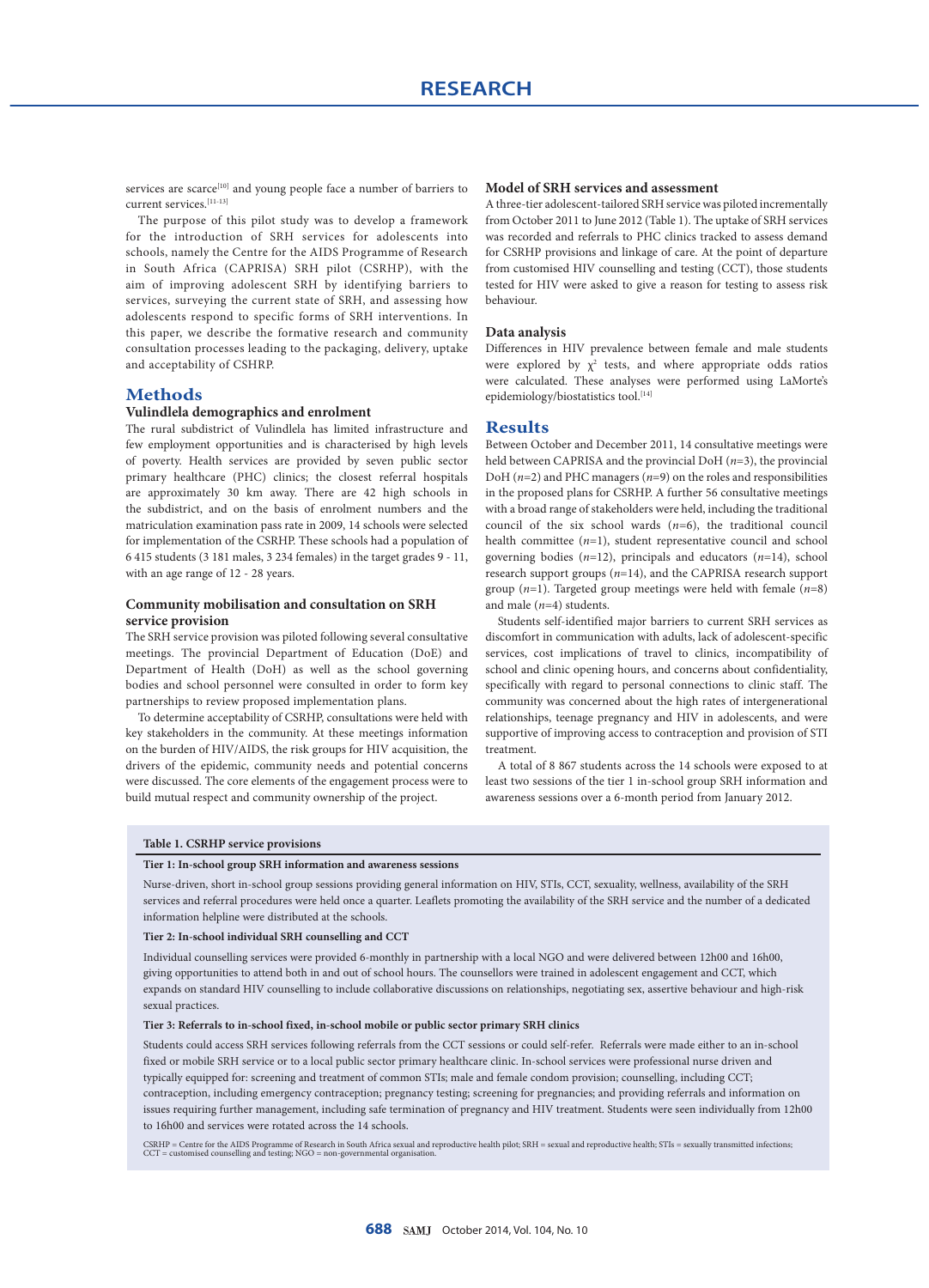| Table 2. Age- and gender-specific HIV prevalence in students accessing HIV CCT                 |              |                |              |           |                |            |
|------------------------------------------------------------------------------------------------|--------------|----------------|--------------|-----------|----------------|------------|
|                                                                                                | <b>Total</b> | <b>Females</b> | <b>Males</b> |           |                |            |
| Age group (years)                                                                              | $n/N$ (%)    | $n/N$ (%)      | $n/N$ (%)    | <b>OR</b> | 95% CI         | $p$ -value |
| $\leq$ 15                                                                                      | 26/1367(1.9) | 23/701(3.2)    | 3/666(0.4)   | 7.28      | $2.18 - 24.37$ | < 0.001    |
| $16 - 17$                                                                                      | 22/816(2.6)  | 17/439(3.8)    | 5/377(1.3)   | 2.92      | $1.07 - 7.99$  | 0.029      |
| $18 - 19$                                                                                      | 16/432(3.7)  | 12/214(5.6)    | 4/218(1.8)   | 3.06      | $0.97 - 9.62$  | 0.046      |
| $\geq$ 20                                                                                      | 7/180(3.8)   | 7/96(7.2)      | 0/84(0.0)    | N/A       | N/A            | 0.015      |
| Total                                                                                          | 71/2795(2.5) | 59/1 450 (4.0) | 12/1345(0.8) | 4.56      | 2 7 9 5        | < 0.001    |
| $CCT$ = customised HIV counselling and testing; $OR = odds$ ratio; $CI = confidence$ interval. |              |                |              |           |                |            |

**Table 2. Age- and gender-specific HIV prevalence in students accessing HIV CCT**

There was a steady increase in the uptake of tier 2 in-school individual SRH counselling and CCT throughout the pilot, with a total of 2 795 students (44.0%) attending these sessions, of whom 1 450 (52.0%) were female and 1 345 (48.0%) male; however, there was considerable variability between schools, with uptake ranging from 19% to 96%.

The main reasons for engagement with HIV CCT were self-reported as engaging in unprotected sex, concerns surrounding caring for HIV-positive household members, and experience of some form of sexual abuse. In the former case, unprotected sex was typically self-reported to be initiated for one of three reasons: (*i*) the perception that medical male circumcision confers complete protection against HIV infection; (*ii*) unplanned sex; and (*iii*) refusal to use barrier contraceptives. Seventy-one students (2.5%) tested HIVpositive and were referred from tier 2 services for clinical tier 3 services; of these 59 (83.1%) were female and 12 (16.9%) male (Table 2). Overall, female students were at 4.6-fold higher risk than male students of being HIV-positive ( $p$ <0.001). The greatest differences between male and female student HIV prevalence were observed in the youngest age group of <15 years (*p*<0.001), with relatively less significant differences between females and male students with increasing age thereafter.

Two hundred and thirty-nine students (5.7%), of whom 214 (89.5%) were female and 25 (10.5%) male, were referred to clinical tier 3 SRH services for reasons other than positive HIV serostatus. Of the students referred, 97 (40.6%) were treated for STIs, of whom 76 (78.4%) were female and 21 (21.6%) male; 9 (3.8%) were diagnosed with symptoms of pulmonary tuberculosis and referred to the local PHC clinic; 100 (41.8%) were counselled and initiated on contraception; and 33 (13.8%) tested positive for a pregnancy



*Fig. 1. Gender disparity in referrals from tier 2 to tier 3 services. (STI = sexually transmitted infection; TB = tuberculosis.)*

and were referred for antenatal care. Gender disparity in reasons for tier 2 to tier 3 referral is shown in Fig. 1. None of the students requested emergency contraception. All students attending the tier 2 services were provided with male and/or female condoms.

The uptake of referrals to tier 3 services was tracked (data not shown). Uptake varied considerably by service point type (in-school fixed, in-school mobile or public sector primary SRH clinics). Critically, <10% of students referred to non-school-based and non-adolescent-targeted PHC clinics were registered as attending their referral appointments.

# **Discussion**

Community consultations were critical in the development of the CSRHP, not only for the formation of local partnerships central to its implementation and in the assessment of barriers to current services,

but also in acknowledging that broader community factors beyond the individual are essential targets in any behaviour change intervention.

HIV, pregnancy and STI prevalence rates among students accessing CSRHP services confirmed previous reports that the majority of adolescents in this district are sexually active and reflected community concerns regarding their requirement for tailored services.[5] The incidence rates observed in the pilot clarified the SRH needs of adolescents in the community and will help to guide future policy decisions. Particularly striking is the disparity of HIV infection and STI rates between the genders, highlighting the urgent need for femaletargeted interventions. Further, self-reported motivations for HIV testing included several misconceptions that highlight the continued need for SRH education in schools.

One of the central aims of the CSRHP was to evaluate how best to implement